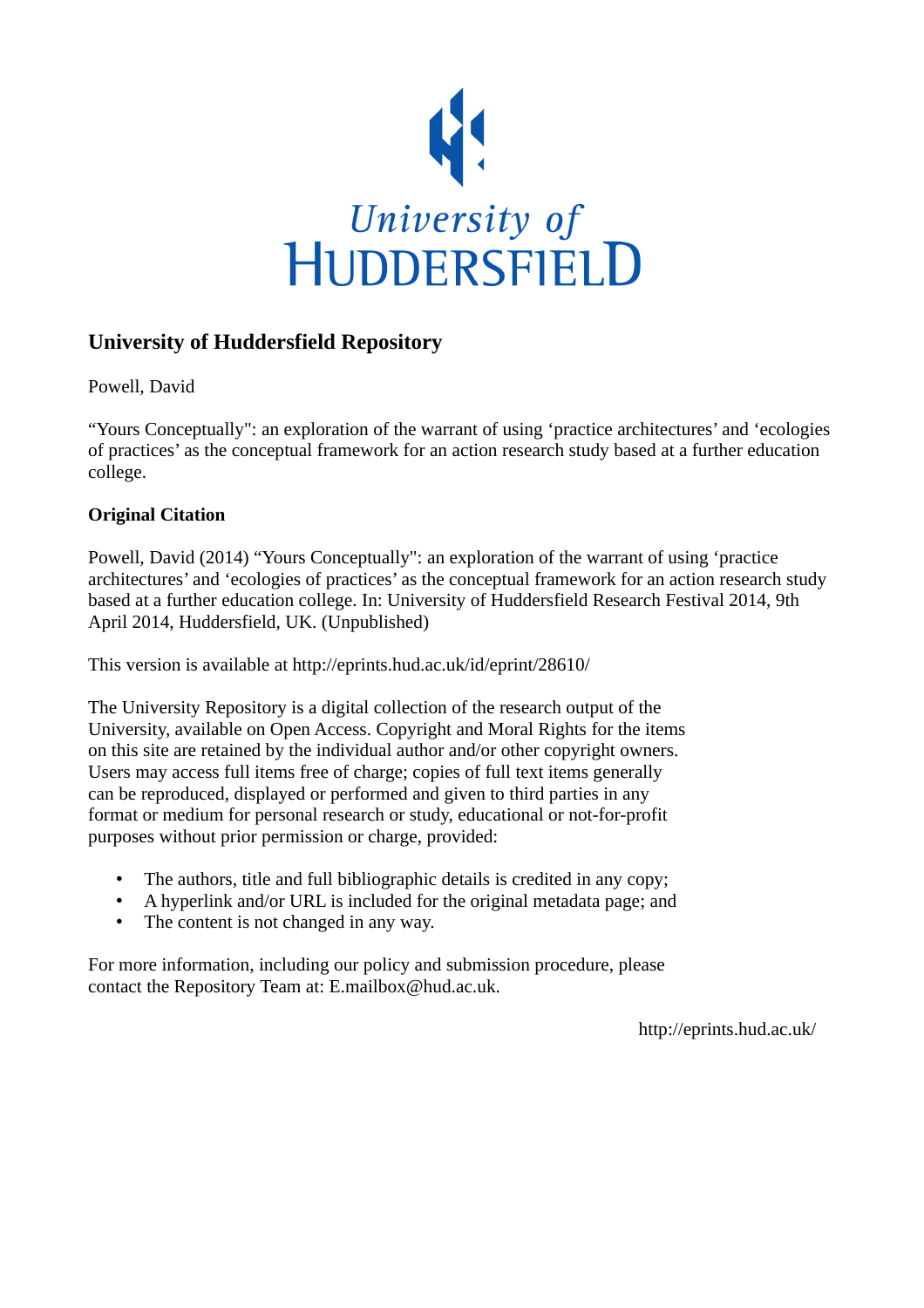#### .<br>K SEPD School Research Festival, April 2014



"Yours Conceptually": an exploration of the warrant of using 'practice architectures' and 'ecologies of practices' as the conceptual framework for an action research study based at a further education college.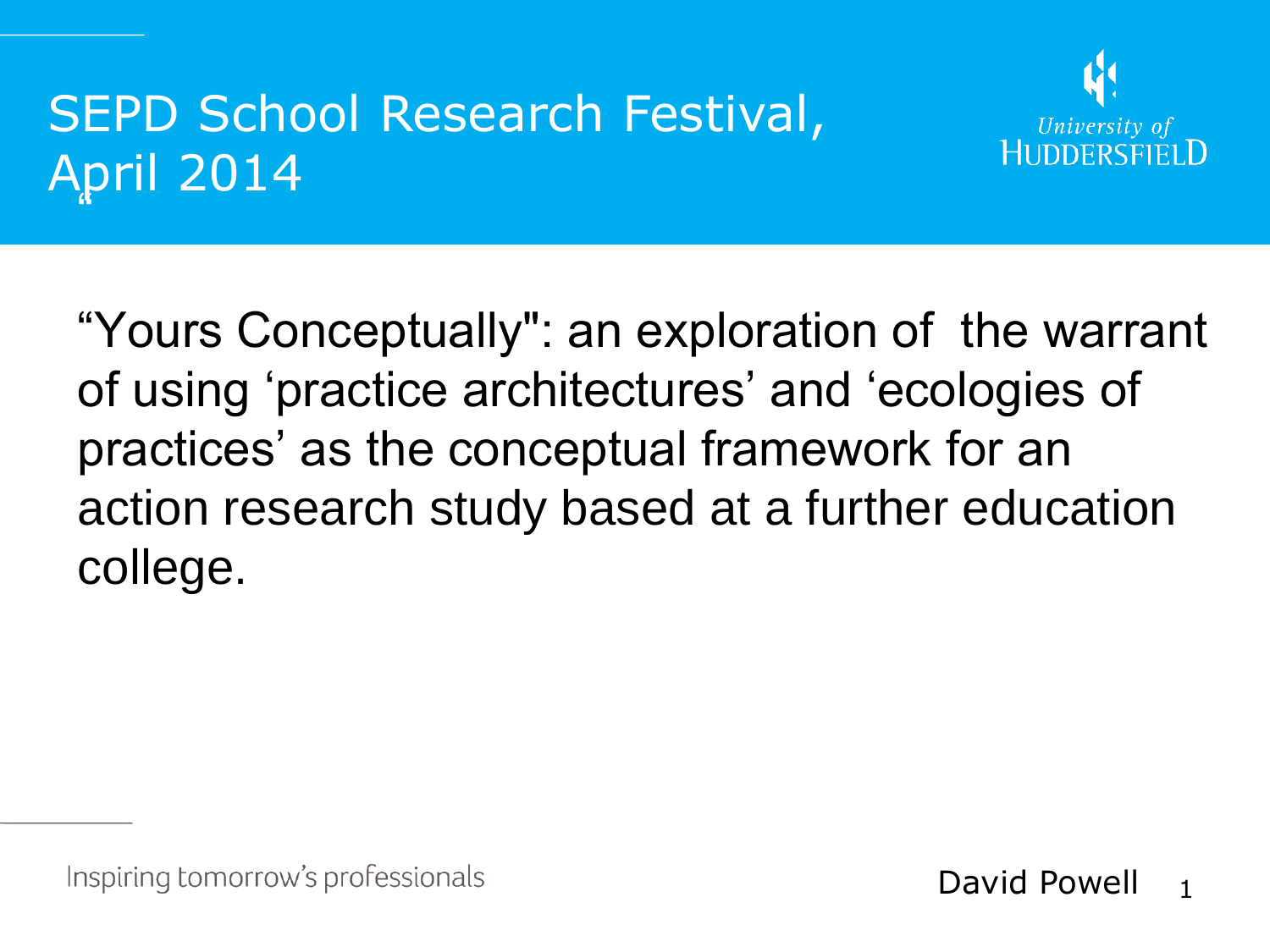



- Introduction and contextual information about my research
- Unpack the twin concepts of 'practice architectures' and 'ecologies of practices'
- Open up the session for us to explore practice architectures and ecologies of practice
- Concluding remarks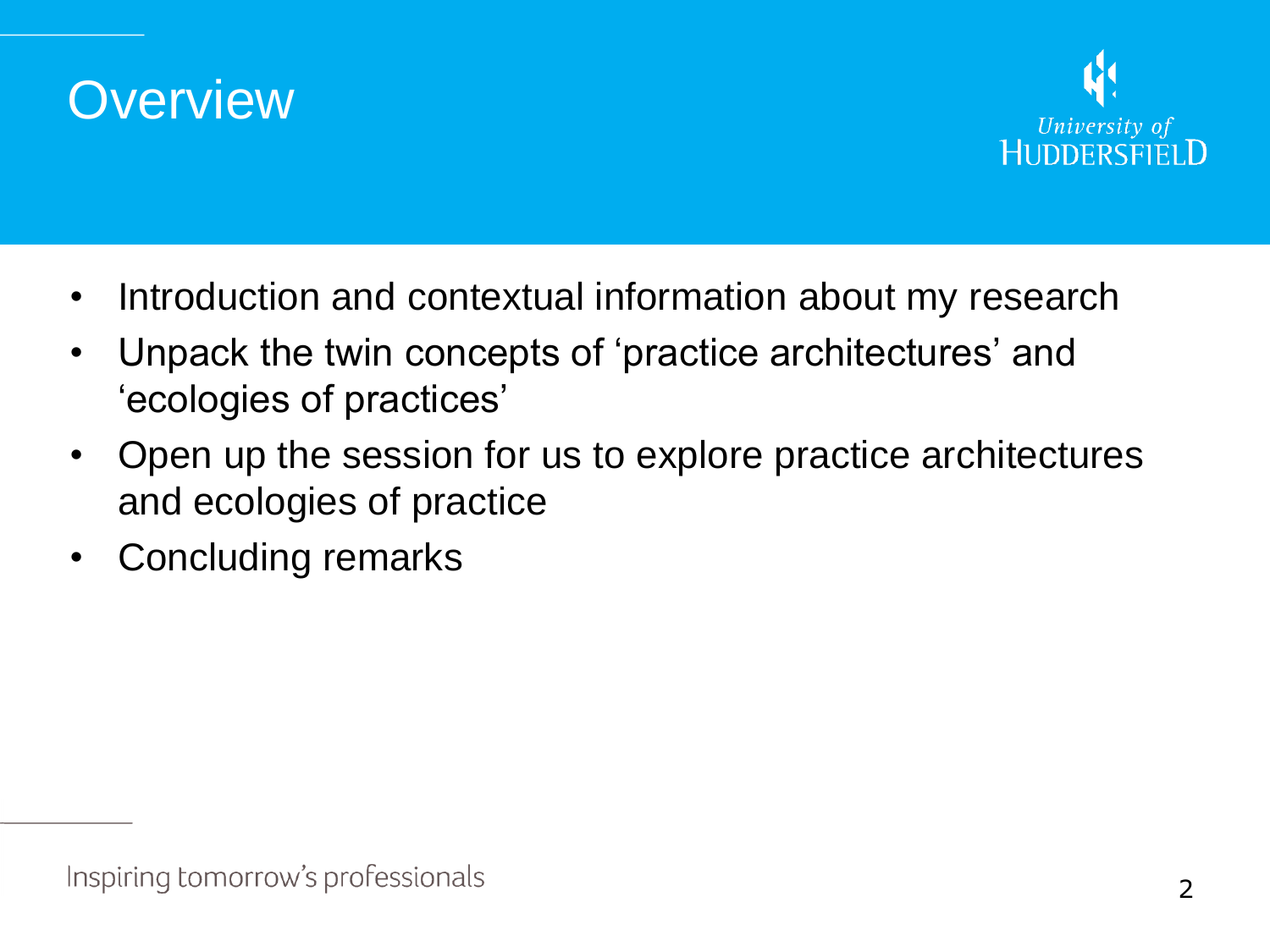



- Action research study that adopts a **second-person approach**  (Chandler and Torbert, 2003, p.142)
- Focuses on Lifelong Learning teacher educators' use of modelling, a teaching strategy used to help student teachers learn how to teach, in an in-service teacher training programme
- Collaborating with a team of teacher educators based at one further education college
- Using **stimulated recall interview** (with teacher educator), **semistructured interview** (with teacher educator) and **focus group**  (with teachers' students) as my data collection instruments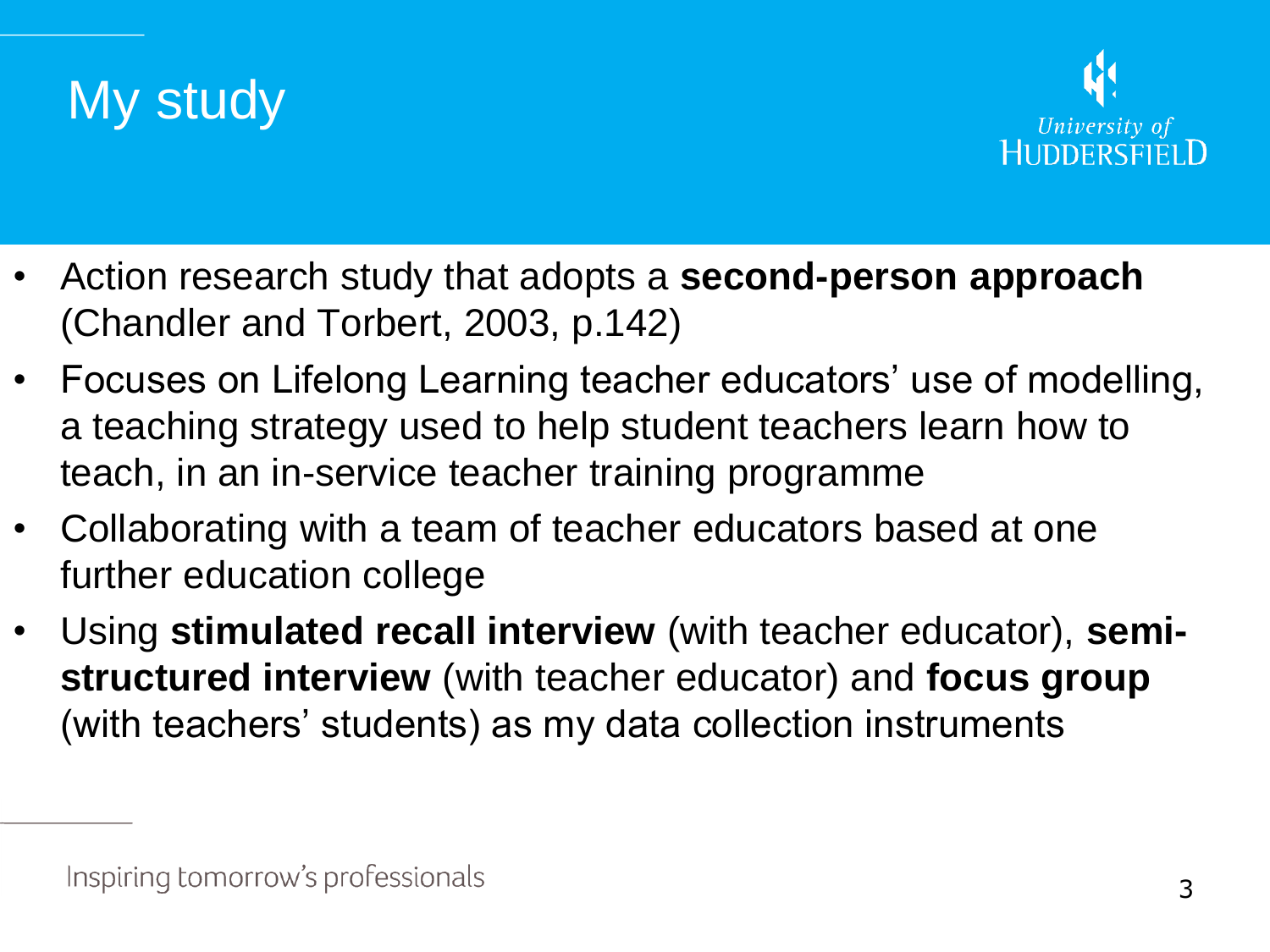#### Aim of the research



• To work **collaboratively** with **a team of teacher educators from a further education college** to examine the use of modelling in their practice

#### **Seeking to answer four research questions**

- How do teacher educators from the further education sector use modelling with their student teachers?
- What factors affect the use of modelling by teacher educators from further education colleges?
- What are in-Service student teachers' perceptions of modelling as a teaching method and how does it help them learn how to teach?
- What happens when teacher educators work collaboratively to improve the 'pedagogy of teacher education'?

Inspiring tomorrow's professionals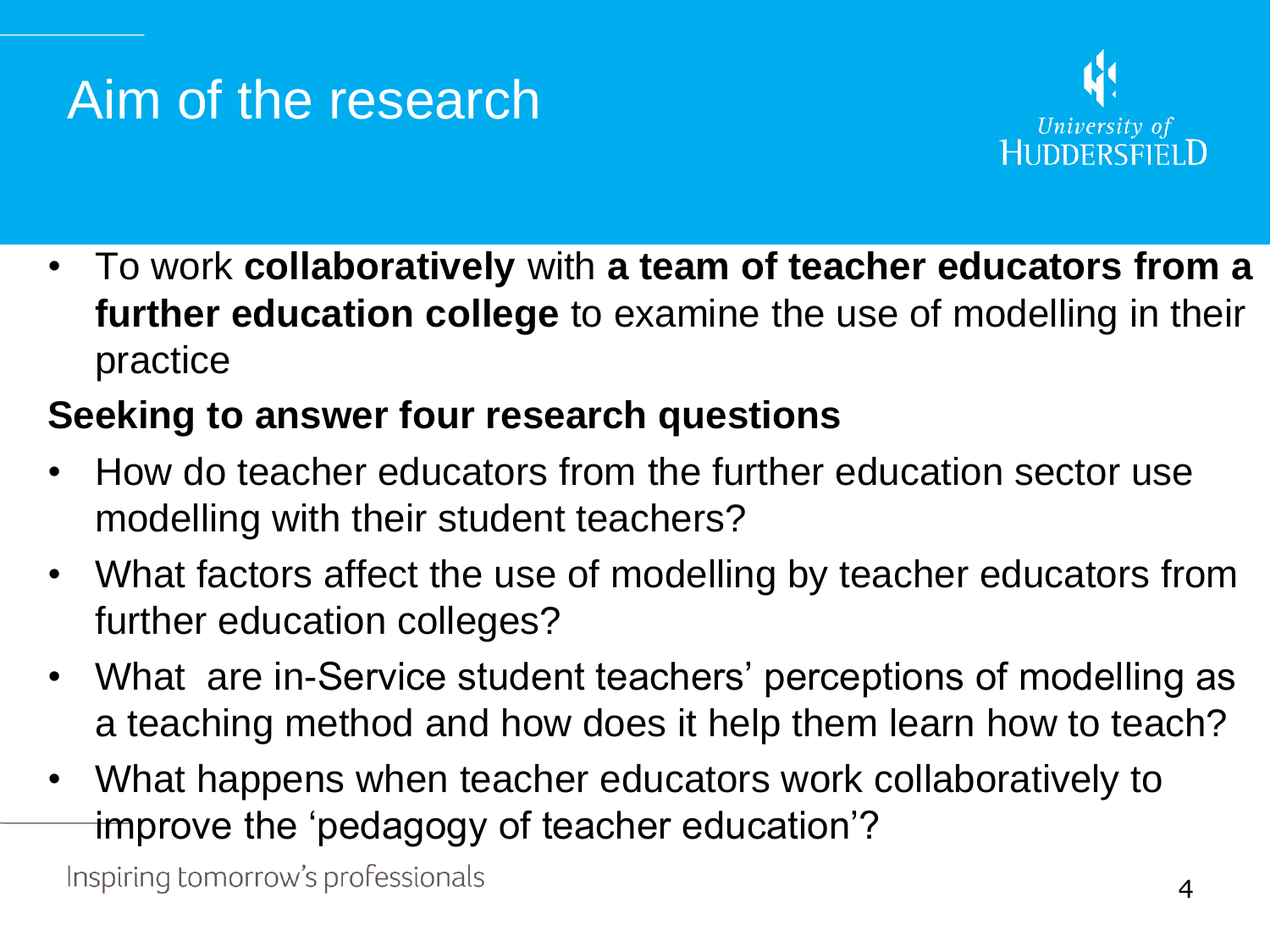# The 'bricoleur' and their 'bricolage' (Kincheloe, 2004, p.2)



- Bricoleur is "a handywoman or handyman who makes use of the tools that are available to complete a task". (p.1)
- Bricolage involves "employing these methodological strategies as they are needed in the unfolding context of the research situation" (p.2).
- "Theoretical coherence...epistemological innovation...and selfconsciousness and awareness" (p.2)
- Bricoleurs inhabit 'the domain of complexity' as they seek to interpret the elaborate world we live in (p2)
- Bricoleurs 'attack this complexity, uncovering the invisible artefacts of power and culture...' (p.2)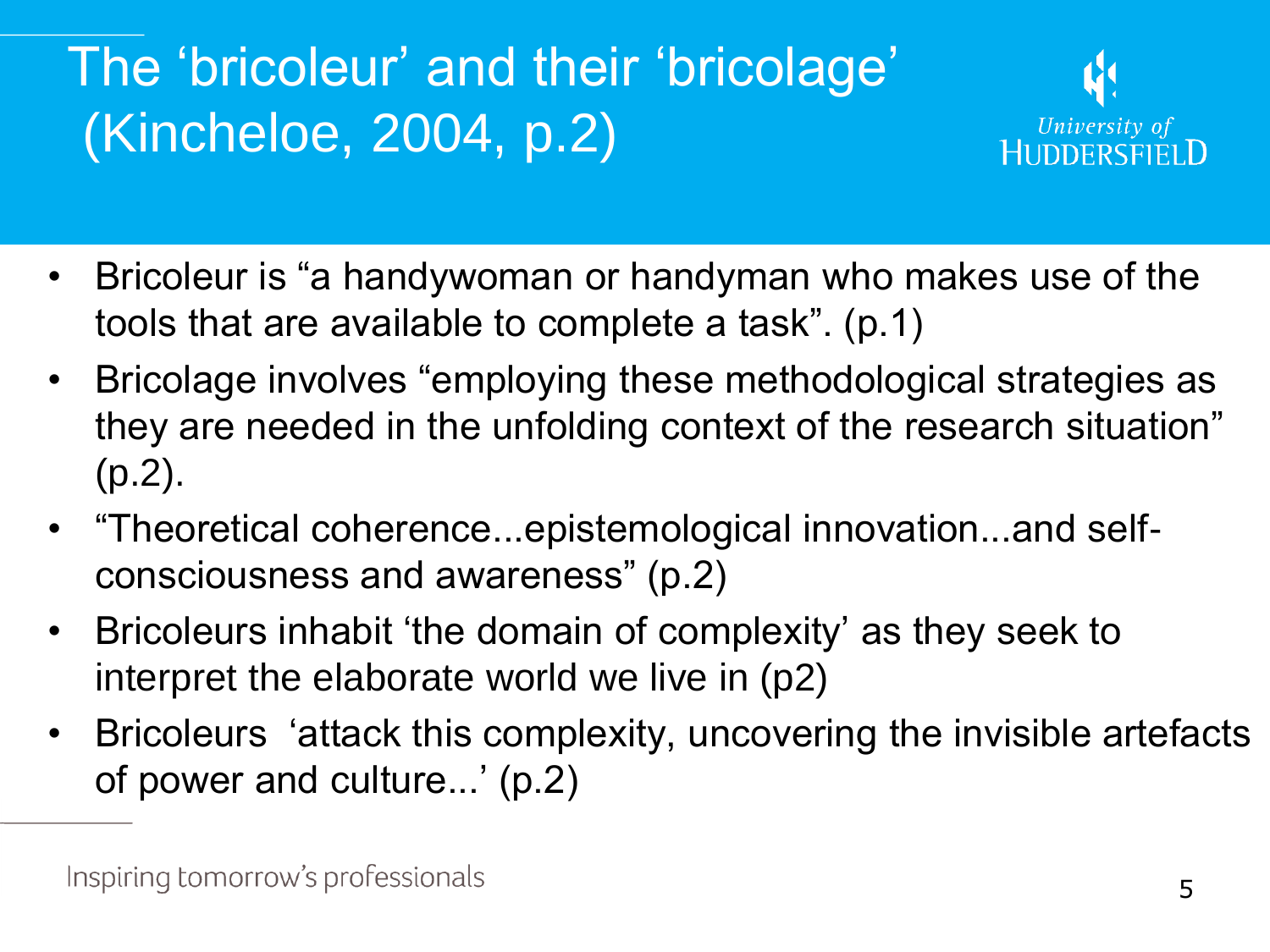Conceptual framework based on Kemmis et al.'s (2014) twin ideas of 'practice architectures' and 'ecologies of practices'



- Practice architectures: a contemporary theory of practice concerned with the **"saying, doings and relatings"** in any one or all of five activities **at a given site**. The five activities are **student learning, teaching, professional learning, leading learning** and **research**.
- Practice architectures are principally concerned with **"the nexuses of arrangements that make practices possible"** (p.14) at any given site.
- Ecologies of practices: the **symbiosis** between the practices and those enacting them.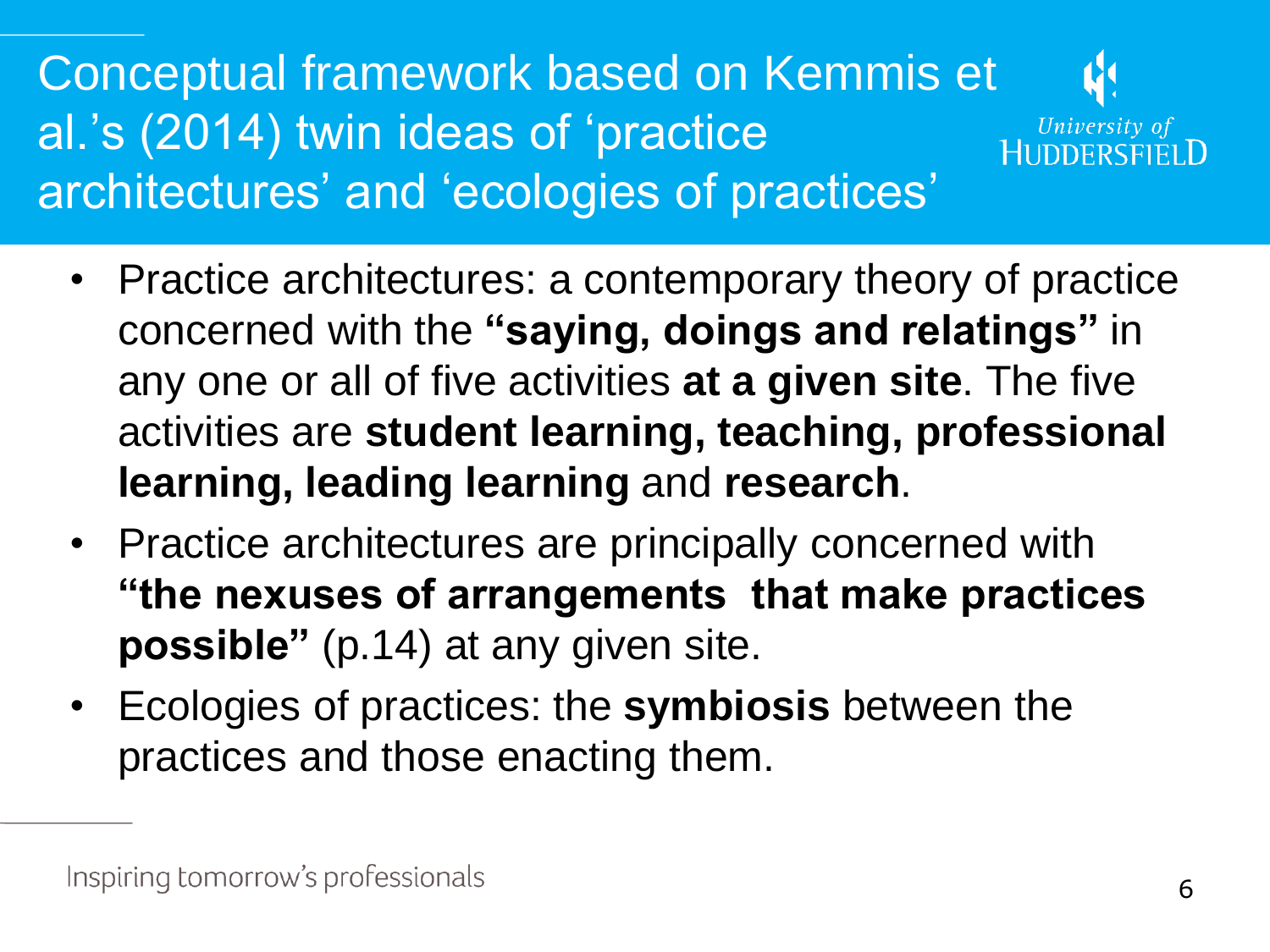#### The *sayings*, *doings* and *relatings* of a practice hang together in the *project* of the practice





Inspiring tomorrow's professionals

(Kemmis et al., 2014, p.33)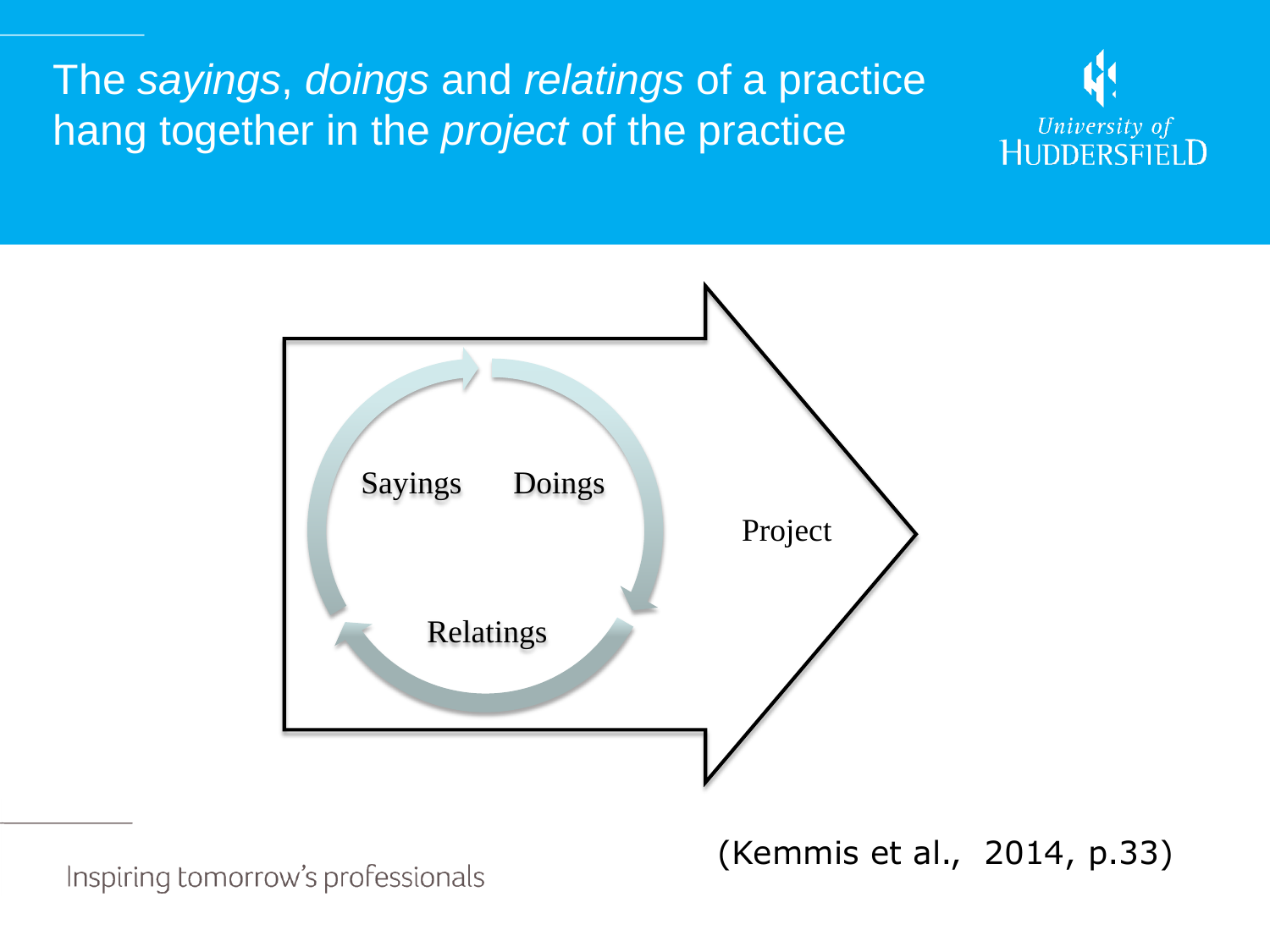The *sayings*, *doings* and *relatings* of a practice are made possible and held in place by *practice architectures*



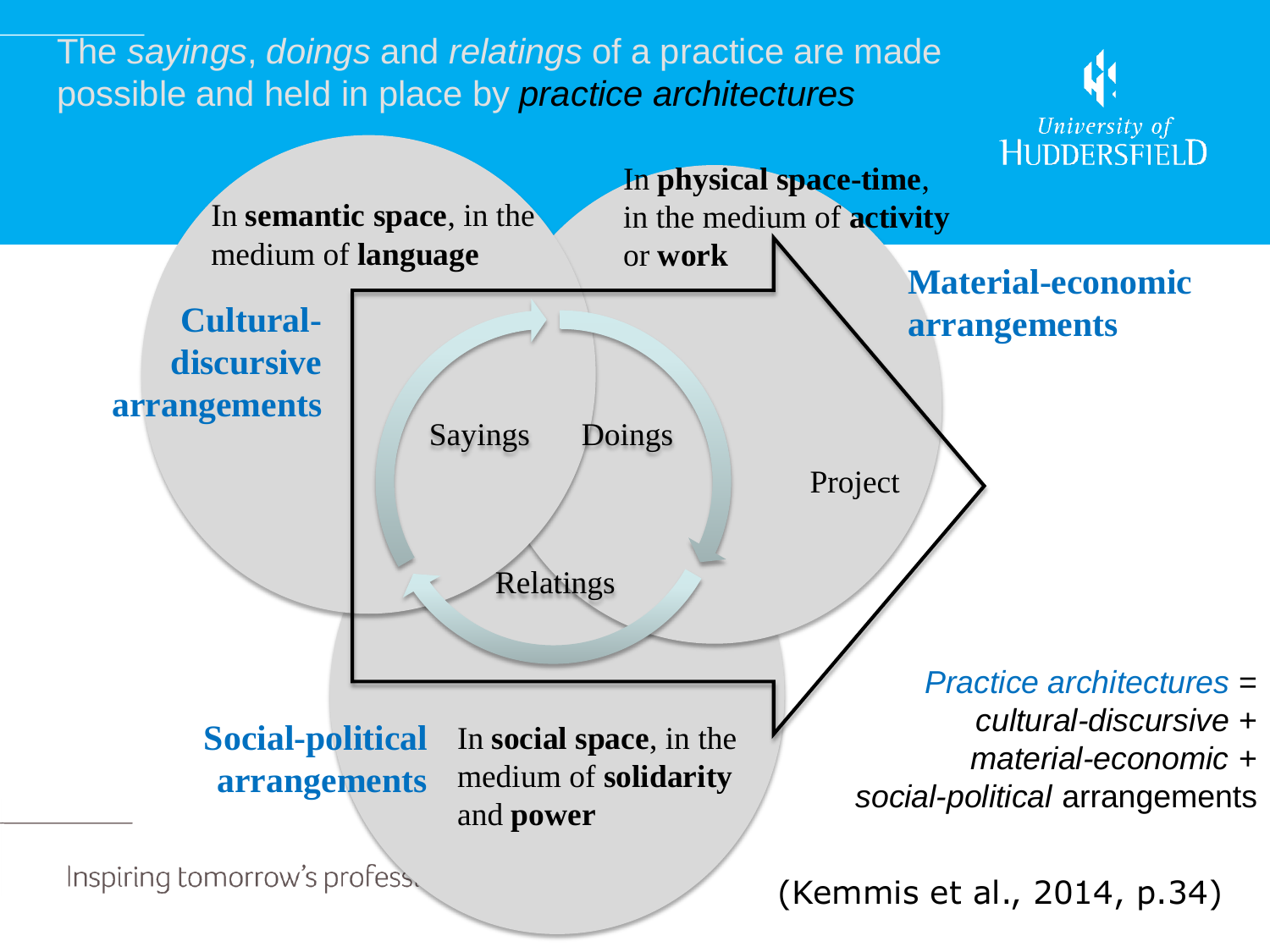### Key ideas within PAs and EoPs



- Project (p.39), i.e. 'The purpose of the practice' being studied
- "Intersubjective spaces" (p.4), i.e. The connections that exist between people. For example, their shared use of language, an activity or location and group membership
- Dispositions (habitus) (p.39), i.e. The knowledge (sayings), skills (doings) and values (relatings) of those being studied
- "Practice landscape" (p.5), e.g. Where we teach, the people and objects involved in the activity-timespace of the project and how these come together to affect how we teach
- "Practice traditions" (p.5), e.g. How teacher educators are expected to behave, recent classes
- 

• Praxis<br>Inspiring tomorrow's professionals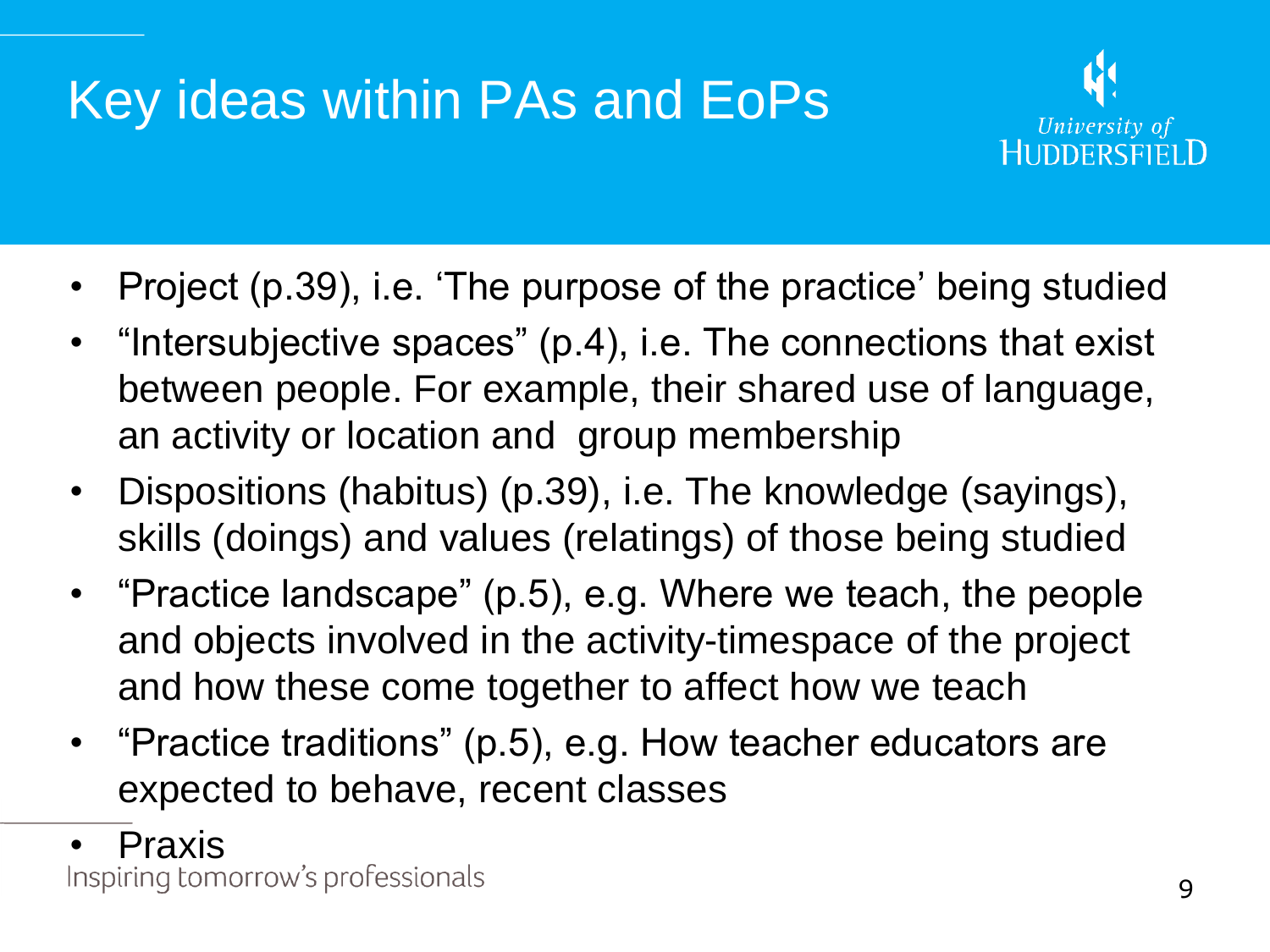| The theory of<br>practice<br><b>architectures</b> | Practices are<br>interactionally<br>secured in                                                                                     | In intersubjective space<br>and the medium of                             | Practice architectures:<br>the <i>arrangements</i> and<br>'set-ups' that enable<br>and constrain<br>interaction       | University of<br>HUDDERSFIELD                       |
|---------------------------------------------------|------------------------------------------------------------------------------------------------------------------------------------|---------------------------------------------------------------------------|-----------------------------------------------------------------------------------------------------------------------|-----------------------------------------------------|
|                                                   | People's<br>' <i>sayings</i> ' - and<br>thinking<br>(the 'cognitive')                                                              | In semantic space,<br>realised in the medium of<br>language               | Cultural-discursive<br>arrangements<br>found in or<br>brought to a site<br>(e.g., language, ideas)                    |                                                     |
| ON THE SIDE OF<br>THE INDIVIDUAL:<br>THE PERSON   |                                                                                                                                    |                                                                           |                                                                                                                       | ON THE SIDE OF<br>THE SOCIAL:<br>THE WORLD WE SHARE |
|                                                   | People's<br>'doings'<br>(the 'psychomotor')                                                                                        | In physical space-time,<br>realised in the medium of<br>activity and work | Material-economic<br>arrangements<br>found in or<br>brought to a site<br>(e.g., objects, spatial<br>arrangements)     |                                                     |
|                                                   | People's<br>'relatings'<br>(the 'affective')                                                                                       | In social space,<br>realised in the medium of<br>power and solidarity     | Social-political<br>arrangements<br>found in or<br>brought to a site<br>(e.g., relationships<br>between people)       |                                                     |
|                                                   | which are<br>bundled together<br>in the <i>projects</i> of<br>practices, and the<br>dispositions<br>(habitus) of<br>practitioners. |                                                                           | which are bundled<br>together in<br>characteristic ways in<br>practice landscapes<br>and <i>practice traditions</i> . | Thank you<br>to Stephen<br>Kemmis for               |
| Inspiring tomorrow's professionals                |                                                                                                                                    |                                                                           |                                                                                                                       | this slide                                          |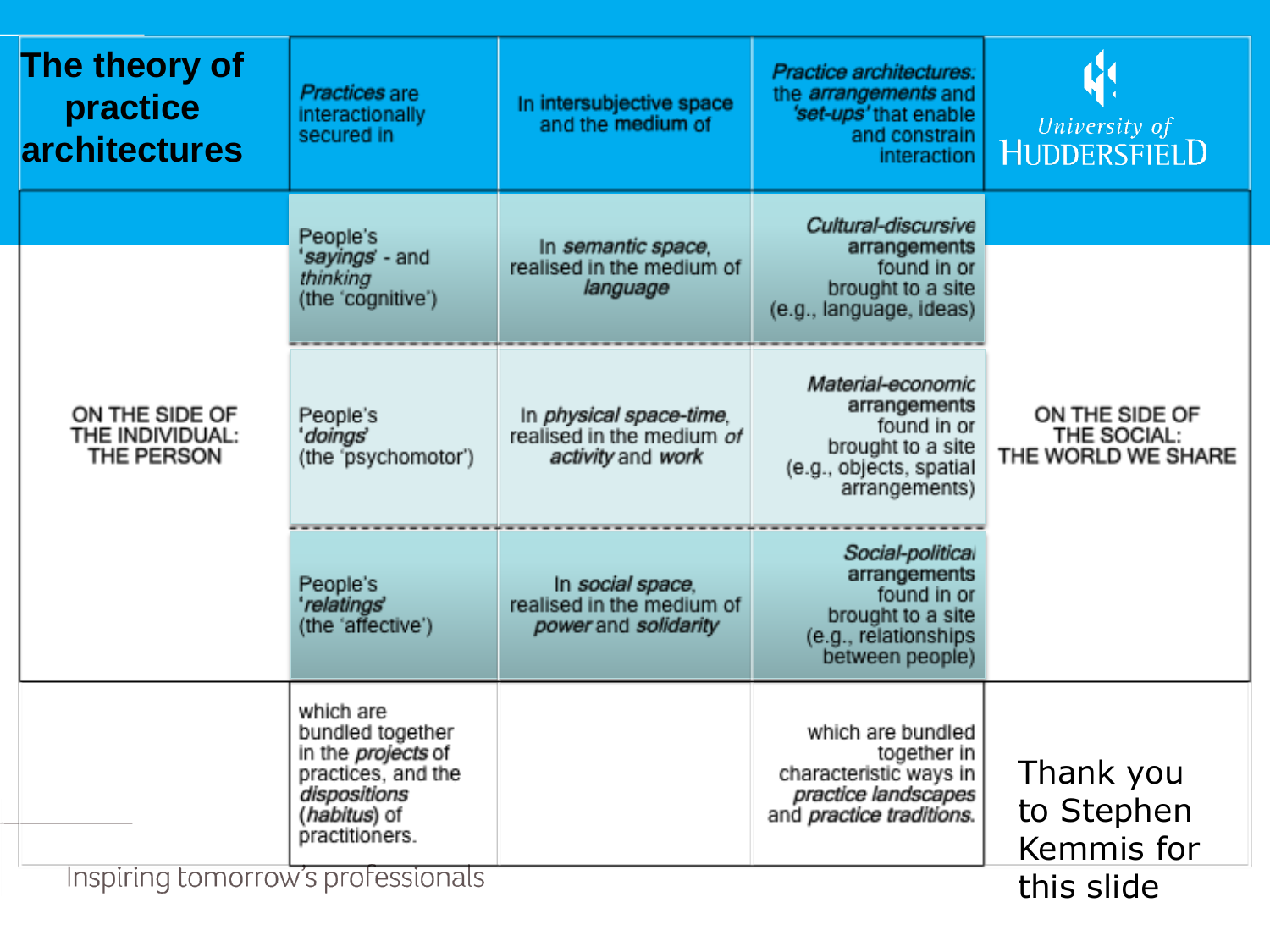### The theory of ecologies of practices



The Education Complex **Educational** research and evaluation Professional development/ learning Teachers' Educational classroom Students' leadership and educational academic and administration practice social practices (learning) (teaching)

(Kemmis et al., 2014, p.52)

"practices can sustain or suffocate other practices" (Kemmis et al., 2014, p.50)<br>Inspiring tomorrow's professionals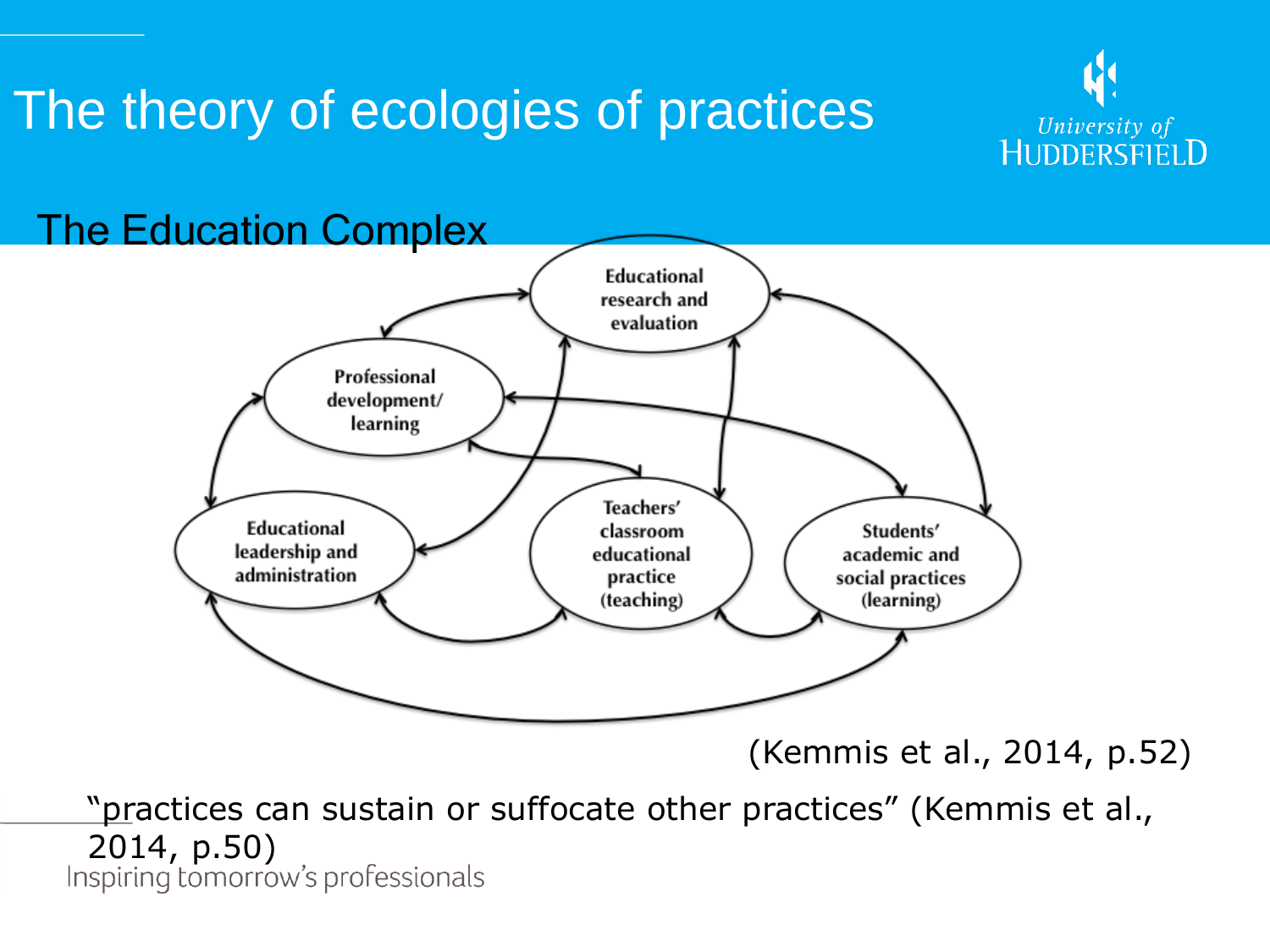# Philosophically congruent with an AR approach?



- PAs attack the prevailing orthodoxy of neo-liberal policy and 'machinery' sustained by 'New Public Management' system (Kemmis et al., 2014, p1 )
- Equips and encourages teachers to be 'critical' (p.6) and thus actively engage in transformative pedagogies that restore 'democratic' educational practice within students' 'schooling' (p.10).
- A 'critical' lens for practitioners to appreciate the "sayings, doings and relatings" that exist in their own "intersubjective spaces" (p.7) and thus influence the 'practice traditions' (p.5) at their own site of work, so supporting them if they wish to challenge any current 'confused or irrational' practices there (Kemmis et al., 2014, p.6).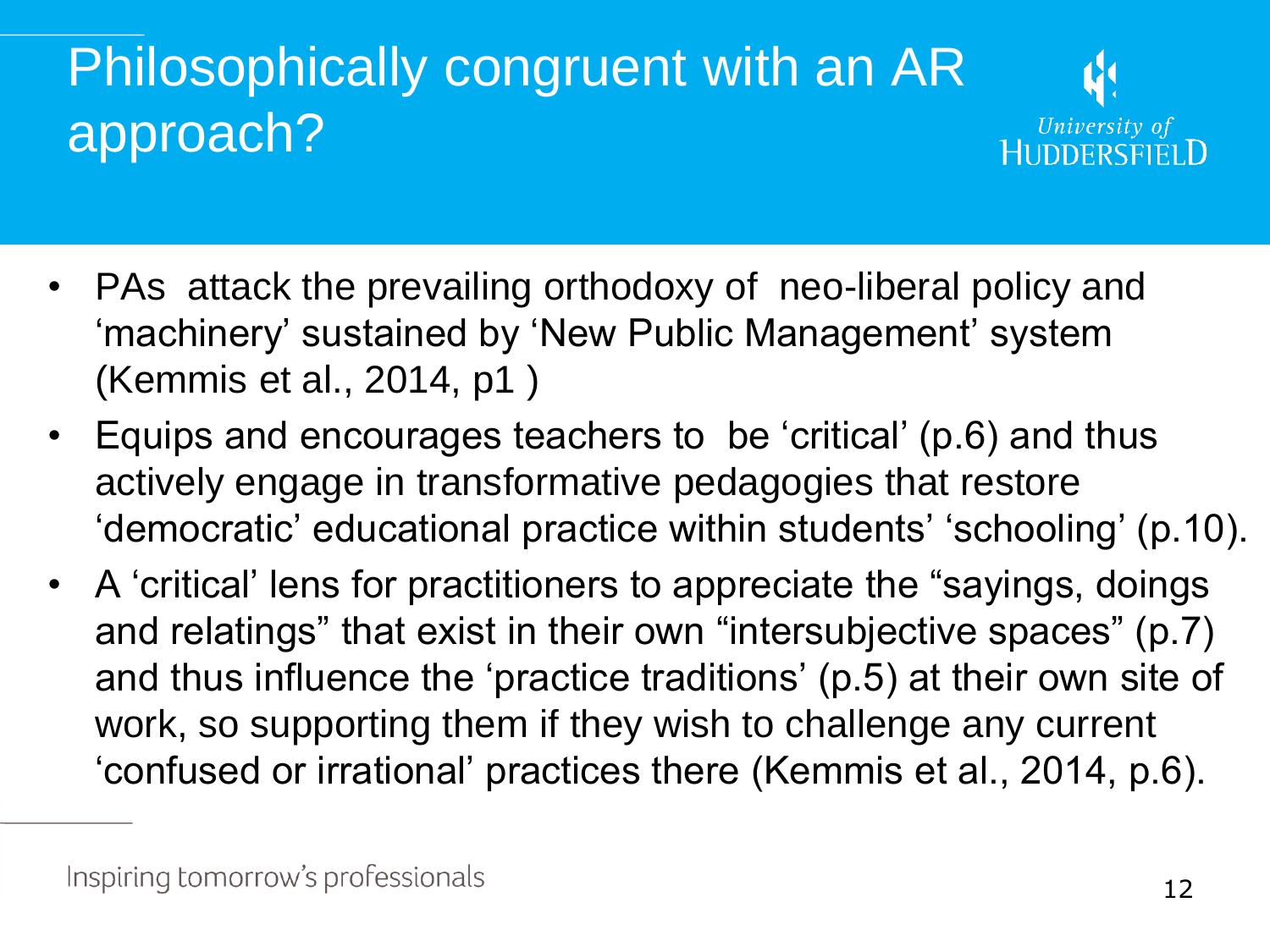## Justifying my use of PAs and EoPs



- PAs seems to fit well with a study of how a team of teacher educators are using modelling and working together to examine its application at their college.
- Furthermore, Kemmis et al's (2014) work seeks to unpack the 'set of conditions' (p.14), which exist at a given site, and examine how these "arrangements 'hang together'" (p.4).
- Kemmis et al acknowledge that their thinking here is influenced by Schaztki's (2003, 2005) notion of 'site ontologies'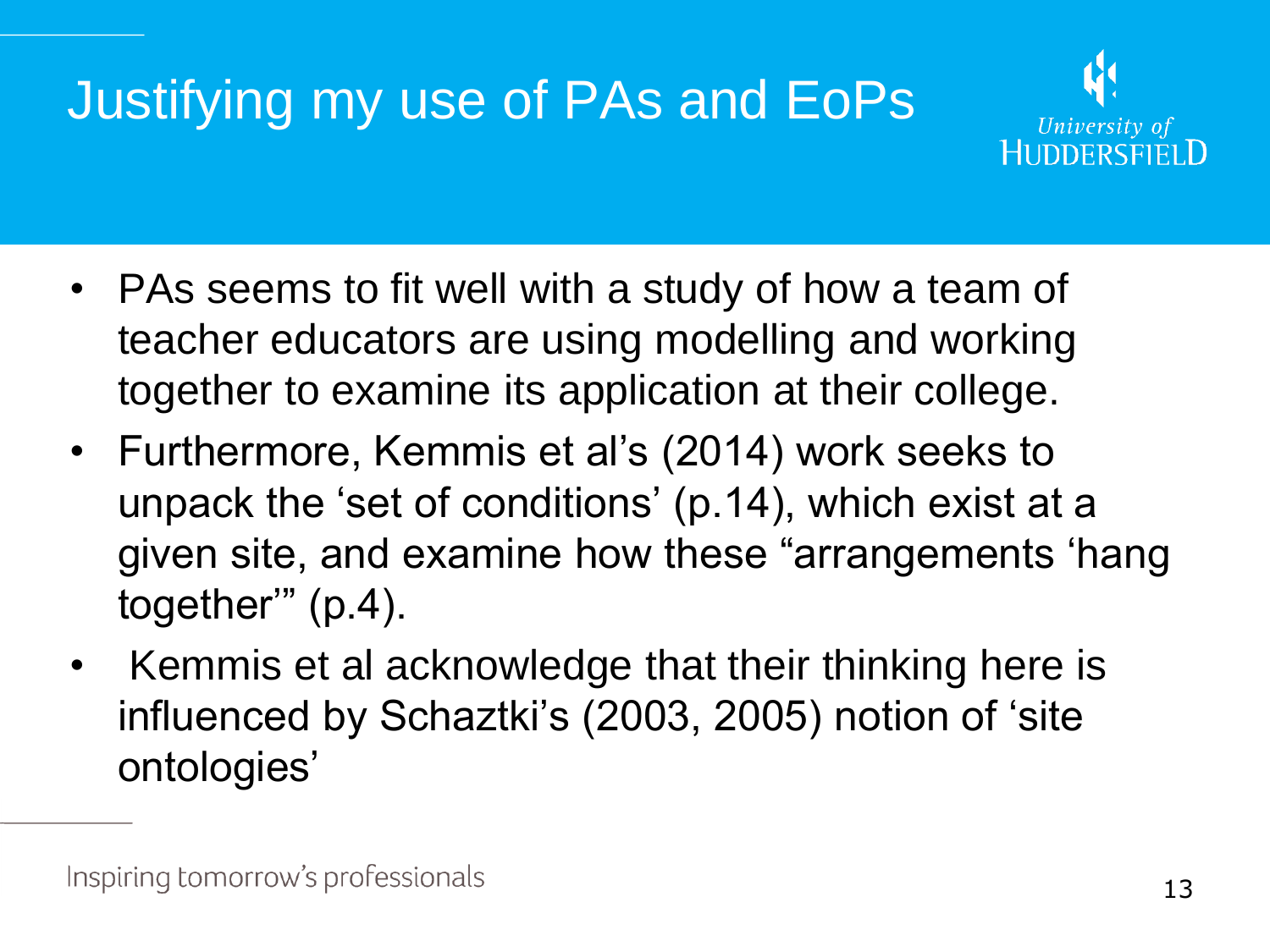



• "The confidence and backing to move forward" (Baumfield at al., 2013, p.48)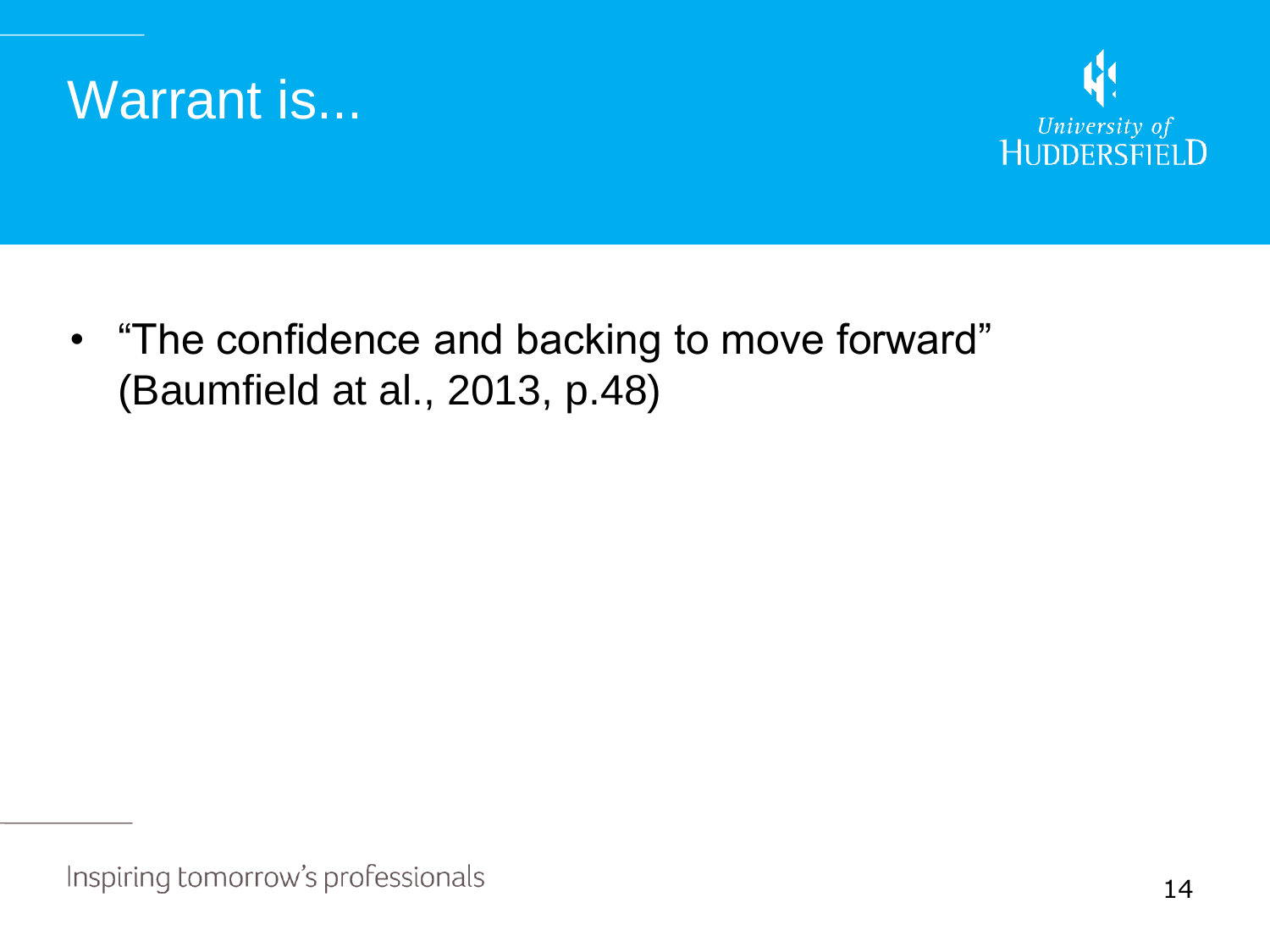

# Yours conceptually,

# David Powell

Inspiring tomorrow's professionals